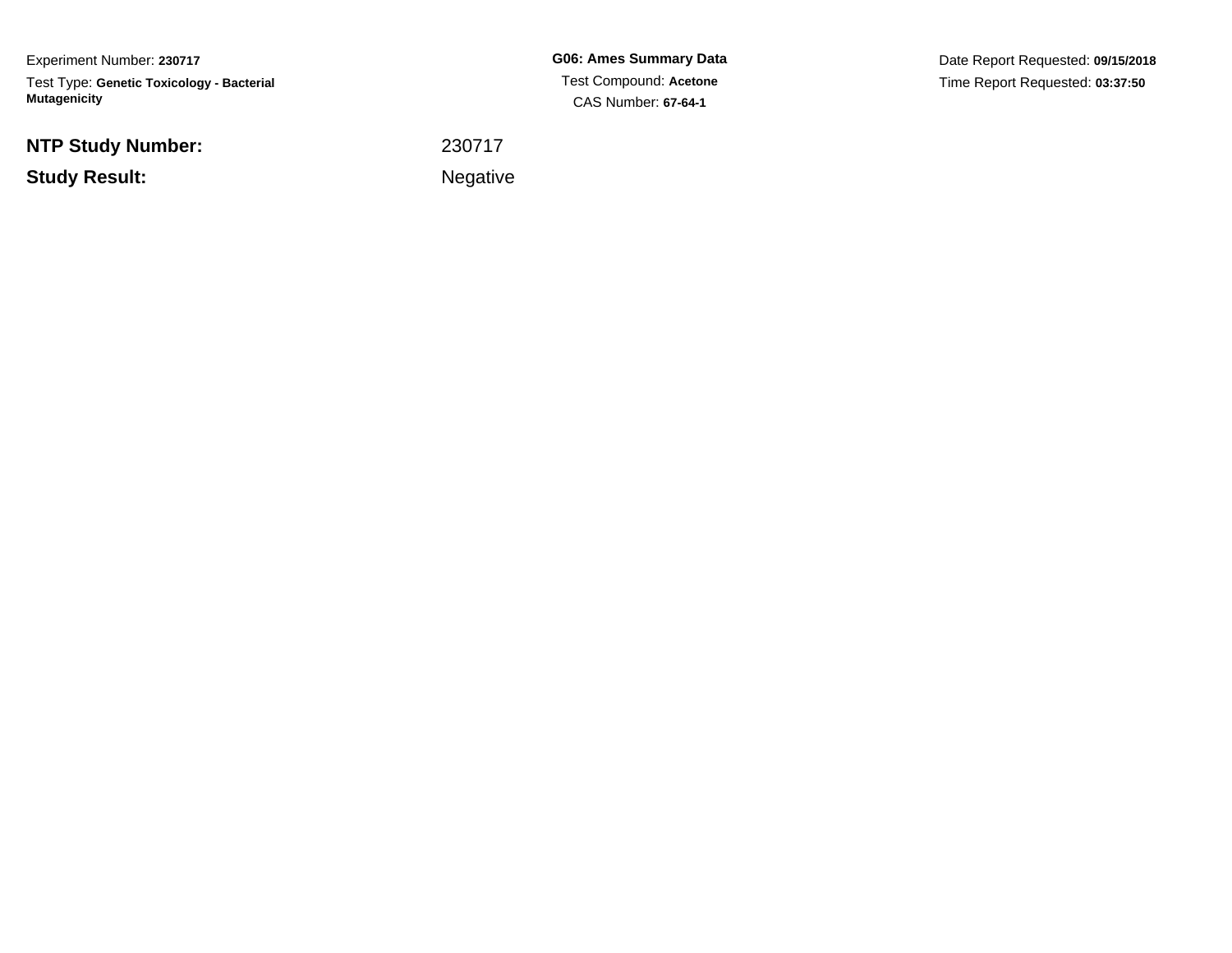Test Type: **Genetic Toxicology - Bacterial Mutagenicity**

**G06: Ames Summary Data** Test Compound: **Acetone**CAS Number: **67-64-1**

Date Report Requested: **09/15/2018**Time Report Requested: **03:37:50**

|                               |                   |                   | Strain: TA100          |                        |                     |
|-------------------------------|-------------------|-------------------|------------------------|------------------------|---------------------|
| Dose (ug/Plate)               | <b>Without S9</b> | <b>Without S9</b> | <b>With 10% Rat S9</b> | <b>With 30% Rat S9</b> | With 10% Hamster S9 |
| Vehicle Control <sup>1</sup>  | $108 \pm 4.4$     | $89 \pm 4.3$      | $101 \pm 8.7$          | $121 \pm 4.8$          | $85 \pm 1.7$        |
| 100.0                         | $122 \pm 5.8$     | $95 \pm 3.7$      | $103 \pm 2.5$          | $95 \pm 5.8$           | $79 \pm 3.6$        |
| 333.0                         | $122 \pm 5.8$     | $92 \pm 5.9$      | $92 \pm 3.2$           | $107 \pm 6.9$          | $75 \pm 6.0$        |
| 1000.0                        | $115 \pm 10.8$    | $93 \pm 7.5$      | $100 \pm 5.9$          | $117 \pm 10.7$         | $85 \pm 6.1$        |
| 3333.0                        | $116 \pm 7.5$     | $90 \pm 3.7$      | $96 \pm 3.8$           | $101 \pm 3.8$          | $85 \pm 5.8$        |
| 10000.0                       | $111 \pm 1.2$     | $77 \pm 2.3$      | $87 \pm 8.0$           | $111 \pm 5.6$          | $77 \pm 5.2$        |
| <b>Trial Summary</b>          | Negative          | Negative          | Negative               | Negative               | Negative            |
| Positive Control <sup>2</sup> |                   |                   |                        |                        | $456 \pm 8.4$       |
| Positive Control <sup>3</sup> | $554 \pm 10.8$    | $321 \pm 7.7$     |                        |                        |                     |
| Positive Control <sup>4</sup> |                   |                   | $684 \pm 29.0$         |                        |                     |
| Positive Control <sup>5</sup> |                   |                   |                        | $1059 \pm 42.5$        |                     |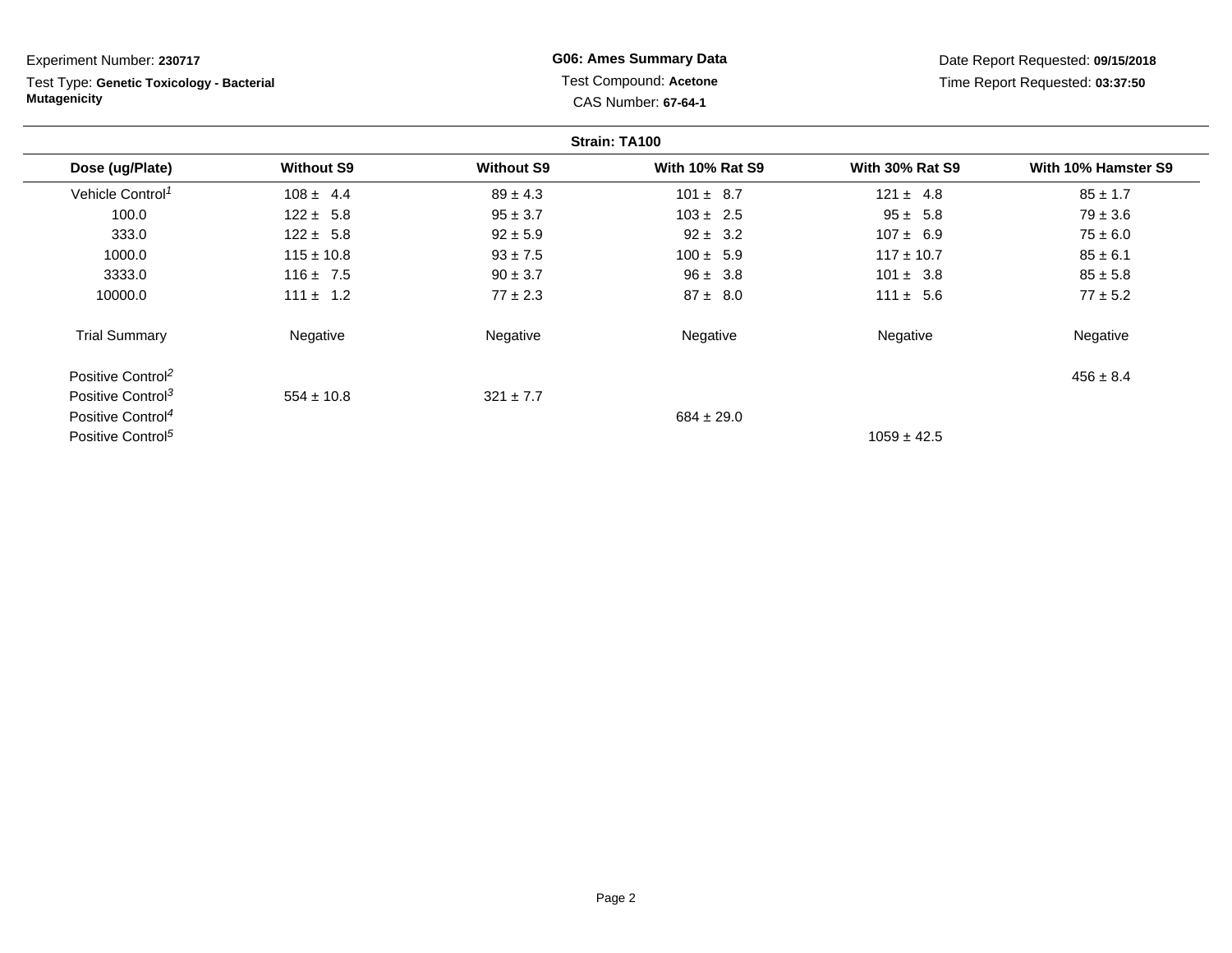Test Type: **Genetic Toxicology - Bacterial Mutagenicity**

**G06: Ames Summary Data** Test Compound: **Acetone**CAS Number: **67-64-1**

#### **Strain: TA100**

| Dose (ug/Plate)               | With 30% Hamster S9 |
|-------------------------------|---------------------|
| Vehicle Control <sup>1</sup>  | $124 \pm 1.5$       |
| 100.0                         | $113 \pm 3.7$       |
| 333.0                         | $118 \pm 8.1$       |
| 1000.0                        | $116 \pm 3.1$       |
| 3333.0                        | $111 \pm 5.0$       |
| 10000.0                       | $115 \pm 5.9$       |
| <b>Trial Summary</b>          | Negative            |
| Positive Control <sup>2</sup> |                     |
| Positive Control <sup>3</sup> |                     |
| Positive Control <sup>4</sup> |                     |
| Positive Control <sup>5</sup> | $826 \pm 38.8$      |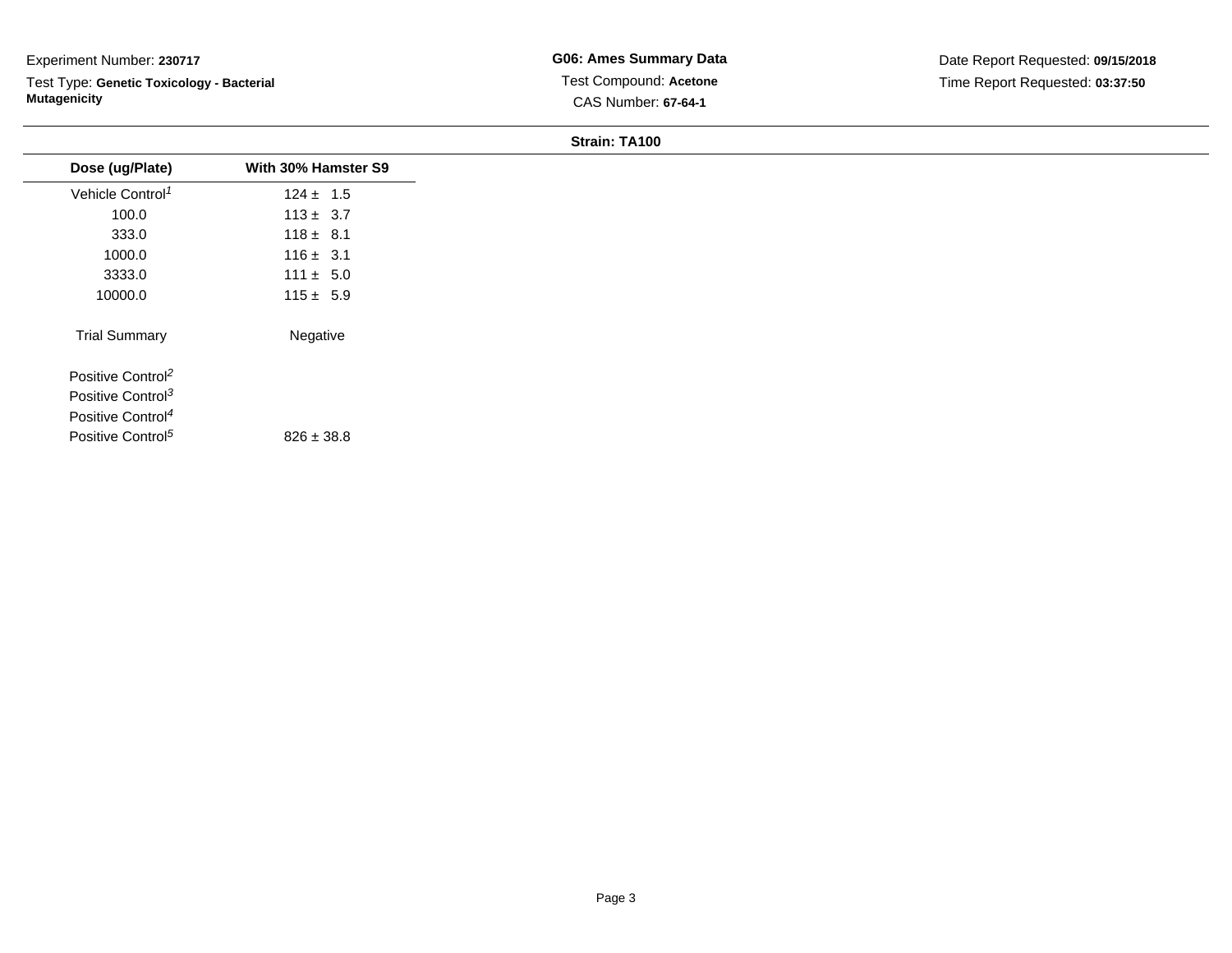Test Type: **Genetic Toxicology - Bacterial Mutagenicity**

**G06: Ames Summary Data** Test Compound: **Acetone**CAS Number: **67-64-1**

Date Report Requested: **09/15/2018**Time Report Requested: **03:37:50**

|                               |                   |                   | Strain: TA1535         |                        |                     |
|-------------------------------|-------------------|-------------------|------------------------|------------------------|---------------------|
| Dose (ug/Plate)               | <b>Without S9</b> | <b>Without S9</b> | <b>With 10% Rat S9</b> | <b>With 30% Rat S9</b> | With 10% Hamster S9 |
| Vehicle Control <sup>1</sup>  | $20 \pm 2.0$      | $24 \pm 3.3$      | $9 \pm 3.8$            | $13 \pm 0.7$           | $12 \pm 2.6$        |
| 100.0                         | $17 \pm 0.9$      | $23 \pm 0.7$      | $13 \pm 1.5$           | $12 \pm 1.2$           | $14 \pm 2.7$        |
| 333.0                         | $22 \pm 1.5$      | $16 \pm 1.2$      | $11 \pm 1.5$           | $14 \pm 0.6$           | $13 \pm 2.6$        |
| 1000.0                        | $21 \pm 2.7$      | $16 \pm 4.1$      | $10 \pm 1.5$           | $11 \pm 1.5$           | $7 \pm 1.5$         |
| 3333.0                        | $22 \pm 3.3$      | $20 \pm 2.0$      | $11 \pm 1.0$           | $7 \pm 1.3$            | $14 \pm 3.6$        |
| 10000.0                       | $25 \pm 3.2$      | $19 \pm 3.1$      | $15 \pm 0.7$           | $13 \pm 1.5$           | $14 \pm 1.5$        |
| <b>Trial Summary</b>          | Negative          | Negative          | Negative               | Negative               | Negative            |
| Positive Control <sup>2</sup> |                   |                   |                        |                        | $57 \pm 7.0$        |
| Positive Control <sup>3</sup> | $242 \pm 15.2$    | $217 \pm 13.1$    |                        |                        |                     |
| Positive Control <sup>5</sup> |                   |                   |                        |                        |                     |
| Positive Control <sup>6</sup> |                   |                   | $170 \pm 10.5$         | $144 \pm 3.8$          |                     |

Page 4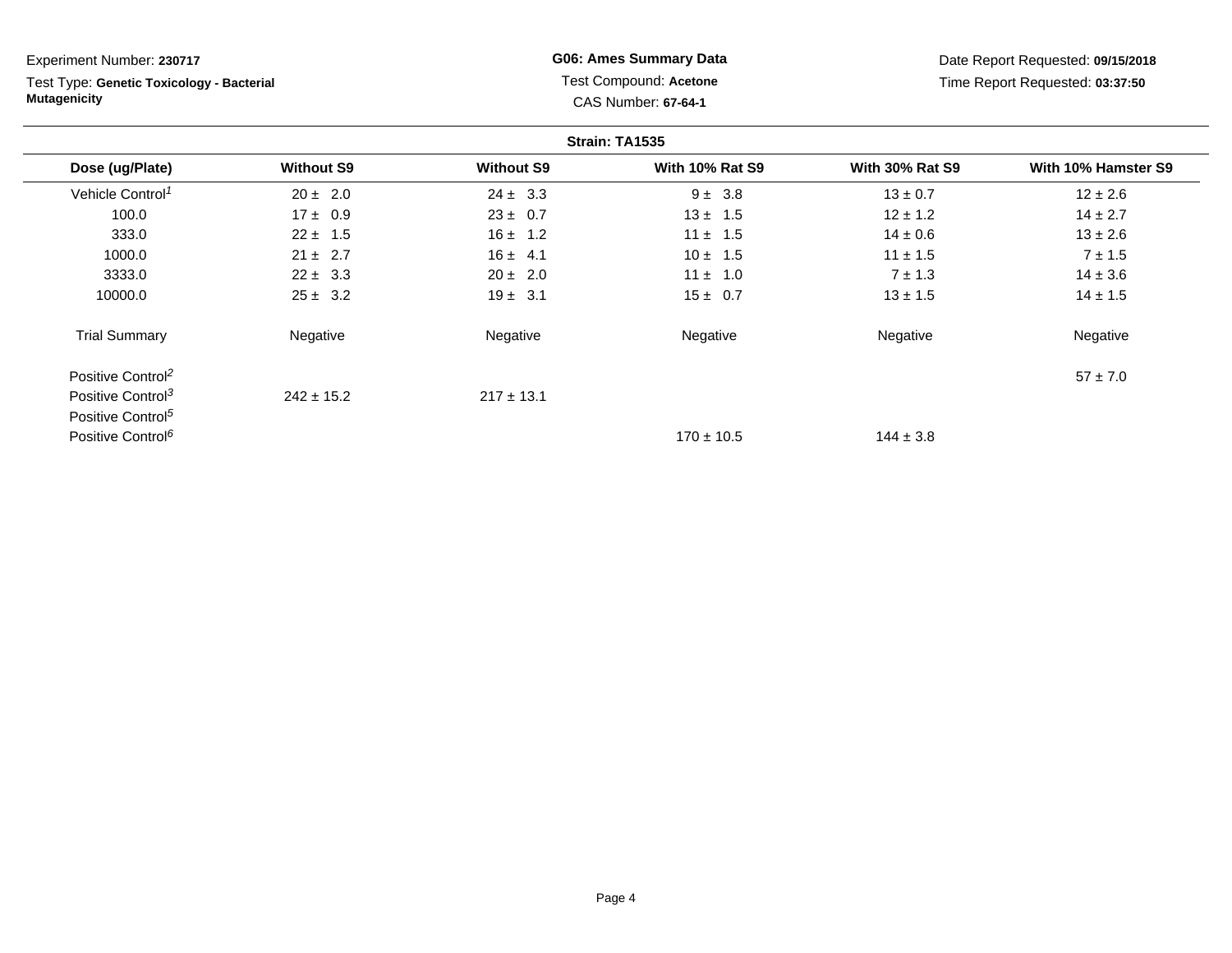Test Type: **Genetic Toxicology - Bacterial Mutagenicity**

#### **Strain: TA1535**

| Dose (ug/Plate)               | With 30% Hamster S9 |
|-------------------------------|---------------------|
| Vehicle Control <sup>1</sup>  | $10 \pm 3.5$        |
| 100.0                         | $13 \pm 1.8$        |
| 333.0                         | $12 \pm 2.9$        |
| 1000.0                        | $11 \pm 0.6$        |
| 3333.0                        | $13 \pm 0.9$        |
| 10000.0                       | $10 \pm 1.8$        |
| <b>Trial Summary</b>          | Negative            |
| Positive Control <sup>2</sup> |                     |
| Positive Control <sup>3</sup> |                     |
| Positive Control <sup>5</sup> | $103 \pm 1.0$       |
| Positive Control <sup>6</sup> |                     |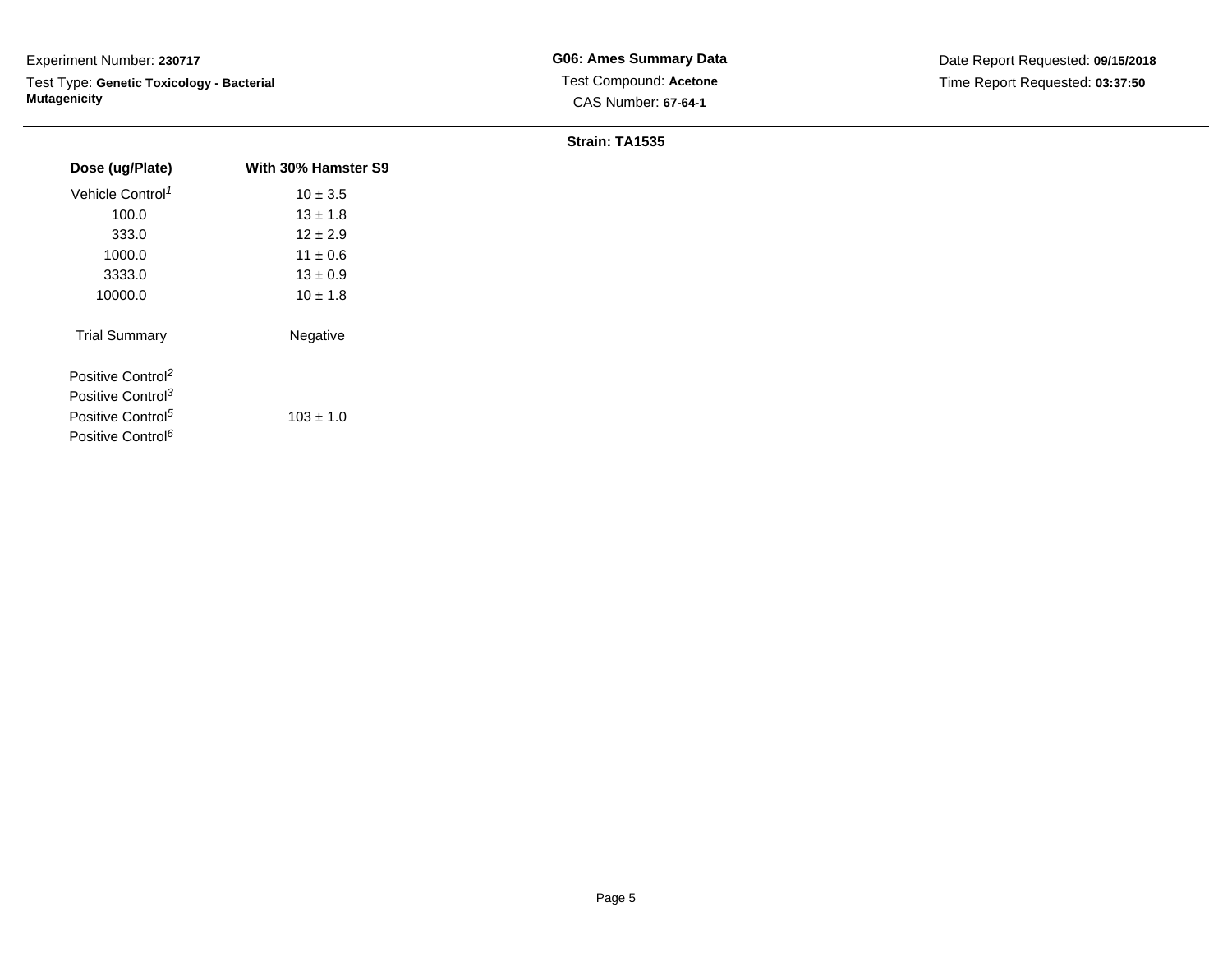**Strain: TA1537Dose (ug/Plate) Without S9 With 30% Rat S9 With 30% Hamster S9** Vehicle Control<sup>1</sup>  $8 \pm 1.7$  $9 \pm 2.3$  8  $\pm 2.3$ 100.00  $7 \pm 0.9$   $5 \pm 1.5$ 333.00  $8 \pm 2.3$   $9 \pm 1.2$   $12 \pm 0.6$ 1000.00  $7 \pm 0.9$   $8 \pm 2.1$ 3333.00  $9 \pm 3.0$   $8 \pm 2.5$ 10000.00  $7 \pm 1.9$  6  $\pm 2.0$ Trial Summary Negativee **Example 2018** Negative **Negative Negative** Regative Experiment Number: **230717** Test Type: **Genetic Toxicology - BacterialMutagenicityG06: Ames Summary Data** Test Compound: **Acetone**CAS Number: **67-64-1**Date Report Requested: **09/15/2018**Time Report Requested: **03:37:50**

 $26 \pm 1.8$ 

 $84 \pm 6.7$  154  $\pm 4.4$ 

Positive Control<sup>7</sup>  $84 \pm 6.7$ Positive Control<sup>8</sup>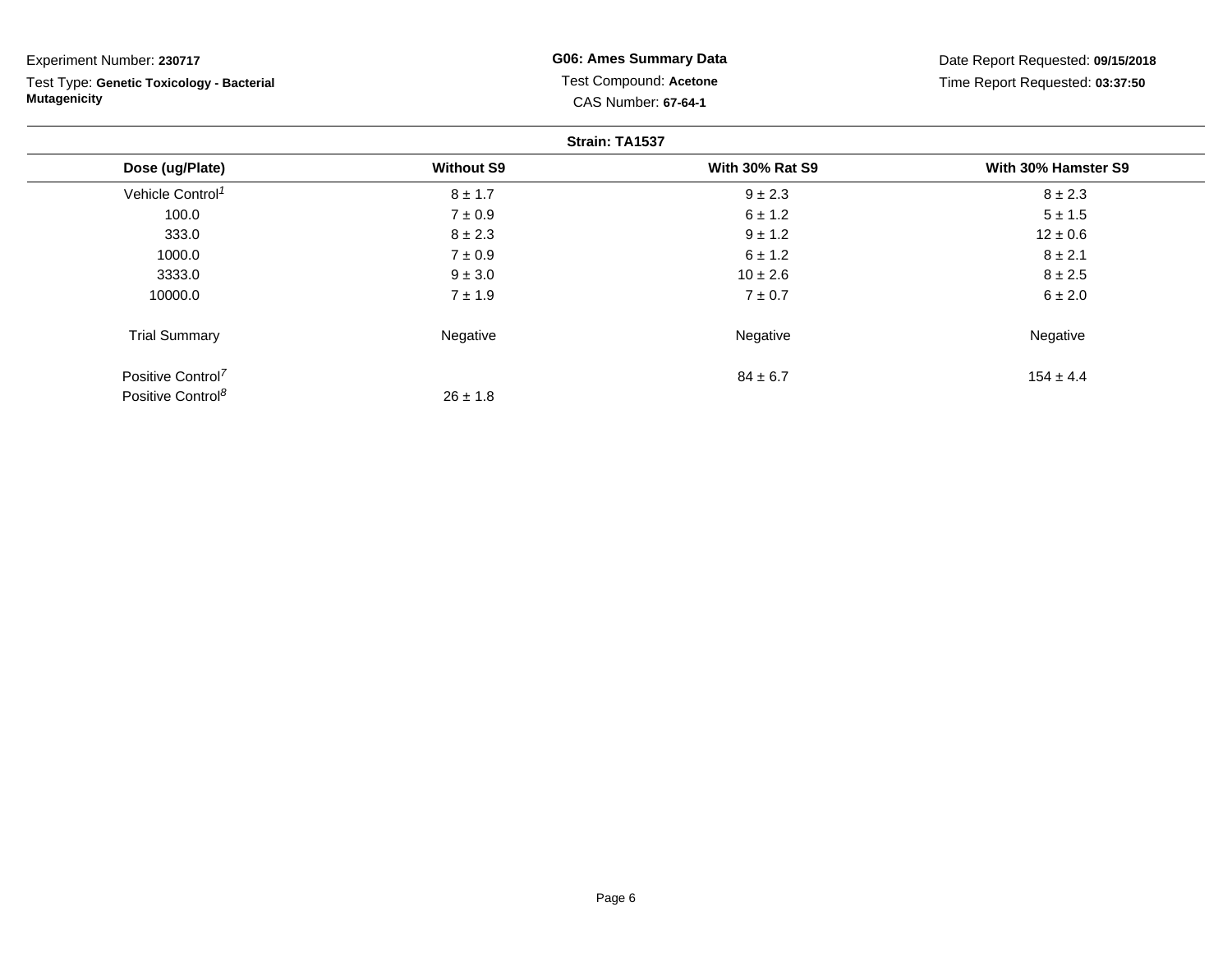**Strain: TA97Dose (ug/Plate) Without S9 Without S9 With 10% Rat S9 With 30% Rat S9 With 10% Hamster S9** Vehicle Control<sup>1</sup>  $81 \pm 6.2$ 2 31 ± 2.9 124 ± 4.6 127 ± 15.1 78 ± 16.8 100.0 95 ± 6.2 91 ± 4.5 146 ± 4.1 174 ± 7.2 106 ± 3.7 333.0 $80 \pm 4.2$   $85 \pm 5.0$   $109 \pm 6.9$   $168 \pm 5.9$   $86 \pm 17.5$ 1000.00 5  $90 \pm 2.1$  85  $\pm 8.7$  133  $\pm 3.5$  177  $\pm 5.5$  107  $\pm 5.0$ 3333.00 104 ± 4.4 65 ± 9.7 130 ± 5.6 177 ± 12.2 81 ± 2.1 10000.00  $86 \pm 5.5$   $78 \pm 9.9$   $128 \pm 8.8$   $173 \pm 9.0$   $98 \pm 2.6$ Trial Summary Negativee 1986 Regative 1996 Negative Regative Regative Equivocal Negative Positive Control<sup>4</sup>  $\frac{44}{1210 \pm 21.1}$ Positive Control<sup>6</sup>  $472 \pm 13.5$ Positive Control<sup>7</sup> $\frac{567 \pm 15.0}{567 \pm 15.0}$ Experiment Number: **230717**Test Type: **Genetic Toxicology - BacterialMutagenicityG06: Ames Summary Data** Test Compound: **Acetone**CAS Number: **67-64-1**Date Report Requested: **09/15/2018**Time Report Requested: **03:37:50**

 $548 \pm 6.3$ 

Positive Control<sup>9</sup>

 $199 \pm 14.7$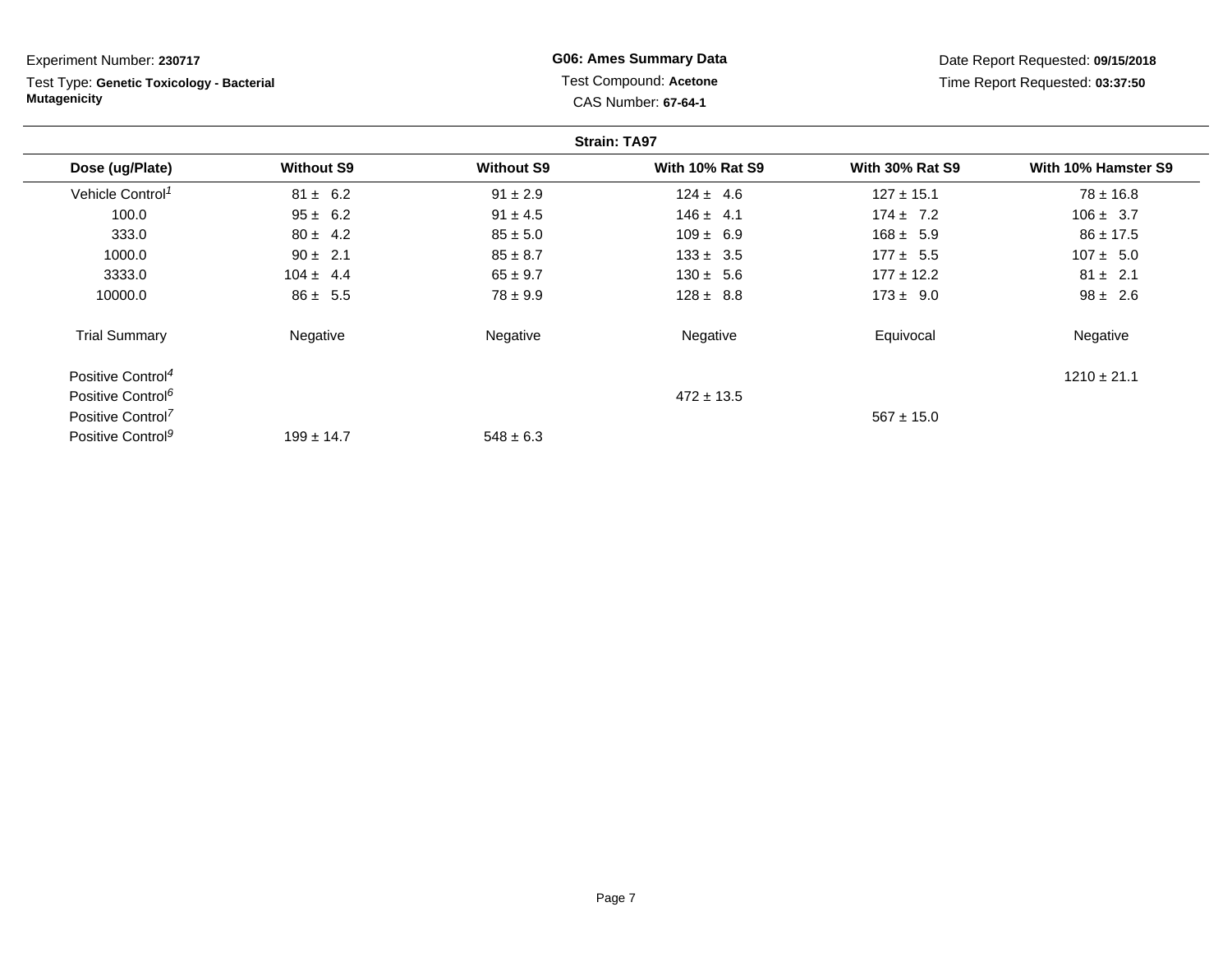Test Type: **Genetic Toxicology - Bacterial Mutagenicity**

**G06: Ames Summary Data** Test Compound: **Acetone**CAS Number: **67-64-1**

| <b>Strain: TA97</b> |  |
|---------------------|--|
|                     |  |

| Dose (ug/Plate)               | With 30% Hamster S9 |
|-------------------------------|---------------------|
| Vehicle Control <sup>1</sup>  | $165 \pm 7.9$       |
| 100.0                         | $149 \pm 7.8$       |
| 333.0                         | $127 \pm 4.7$       |
| 1000.0                        | $112 \pm 12.7$      |
| 3333.0                        | $126 \pm 3.8$       |
| 10000.0                       | $124 \pm 8.2$       |
| <b>Trial Summary</b>          | Negative            |
| Positive Control <sup>4</sup> |                     |
| Positive Control <sup>6</sup> |                     |
| Positive Control <sup>7</sup> | $879 \pm 6.4$       |
| Positive Control <sup>9</sup> |                     |
|                               |                     |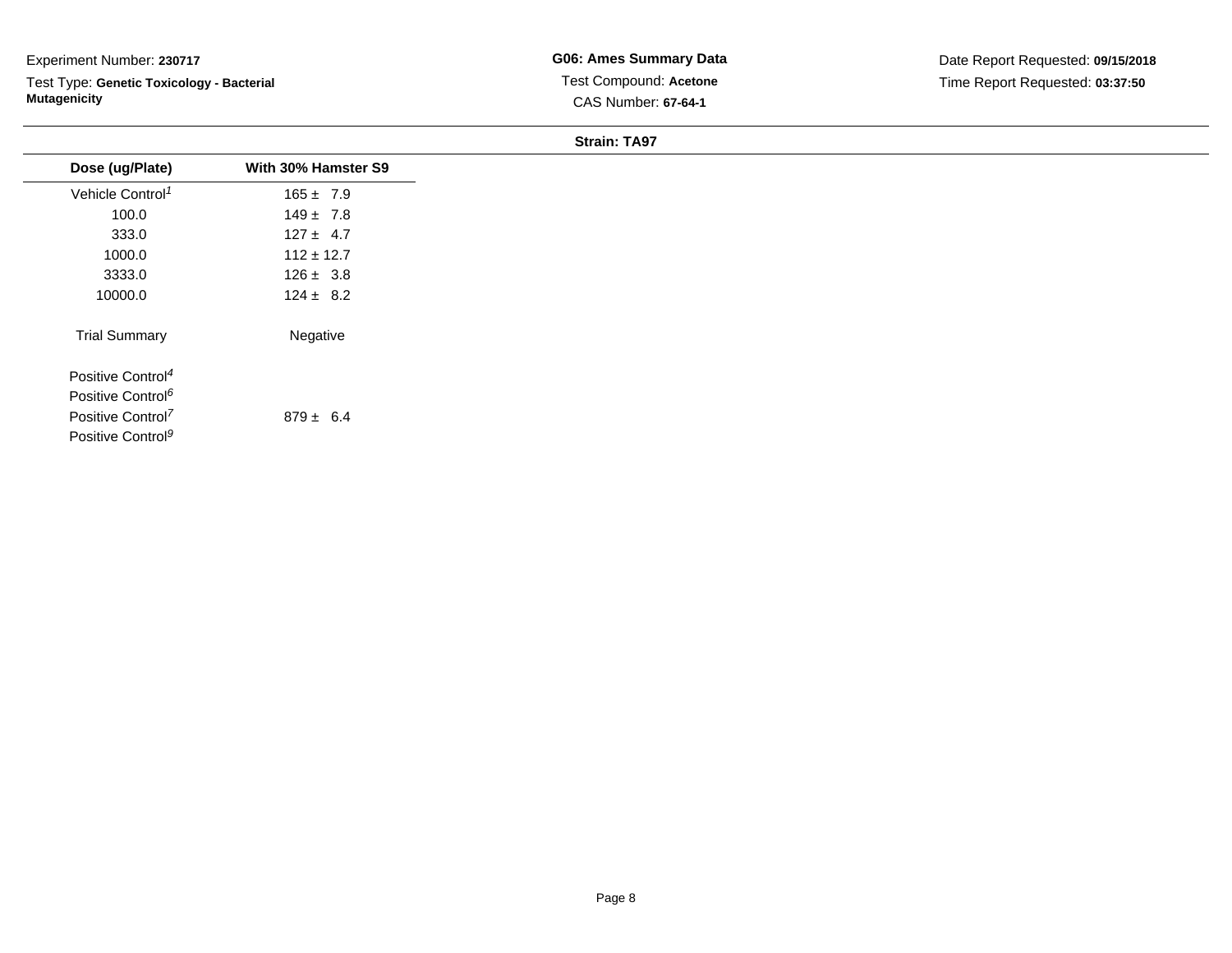Test Type: **Genetic Toxicology - Bacterial Mutagenicity**

**G06: Ames Summary Data** Test Compound: **Acetone**CAS Number: **67-64-1**

Date Report Requested: **09/15/2018**Time Report Requested: **03:37:50**

|                                |                   |                   | <b>Strain: TA98</b>    |                        |                     |
|--------------------------------|-------------------|-------------------|------------------------|------------------------|---------------------|
| Dose (ug/Plate)                | <b>Without S9</b> | <b>Without S9</b> | <b>With 10% Rat S9</b> | <b>With 30% Rat S9</b> | With 10% Hamster S9 |
| Vehicle Control <sup>1</sup>   | $26 \pm 5.5$      | $19 \pm 2.2$      | $29 \pm 1.5$           | $43 \pm 3.2$           | $30 \pm 0.7$        |
| 100.0                          | $28 \pm 2.9$      | $14 \pm 1.3$      | $28 \pm 3.8$           | $44 \pm 3.2$           | $24 \pm 2.6$        |
| 333.0                          | $30 \pm 2.4$      | $17 \pm 1.9$      | $32 \pm 5.3$           | $39 \pm 4.7$           | $28 \pm 1.8$        |
| 1000.0                         | $22 \pm 3.7$      | $23 \pm 1.9$      | $31 \pm 5.5$           | $40 \pm 7.5$           | $28 \pm 4.4$        |
| 3333.0                         | $22 \pm 3.5$      | $19 \pm 3.4$      | $35 \pm 3.8$           | $45 \pm 4.3$           | $30 \pm 2.6$        |
| 10000.0                        | $26 \pm 1.8$      | $22 \pm 2.1$      | $24 \pm 4.1$           | $42 \pm 4.9$           | $32 \pm 3.5$        |
| <b>Trial Summary</b>           | Negative          | Negative          | Negative               | Negative               | Negative            |
| Positive Control <sup>10</sup> |                   |                   |                        |                        | $266 \pm 6.8$       |
| Positive Control <sup>2</sup>  |                   |                   | $121 \pm 9.0$          |                        |                     |
| Positive Control <sup>11</sup> | $275 \pm 4.5$     | $177 \pm 13.9$    |                        |                        |                     |
| Positive Control <sup>5</sup>  |                   |                   |                        | $272 \pm 15.7$         |                     |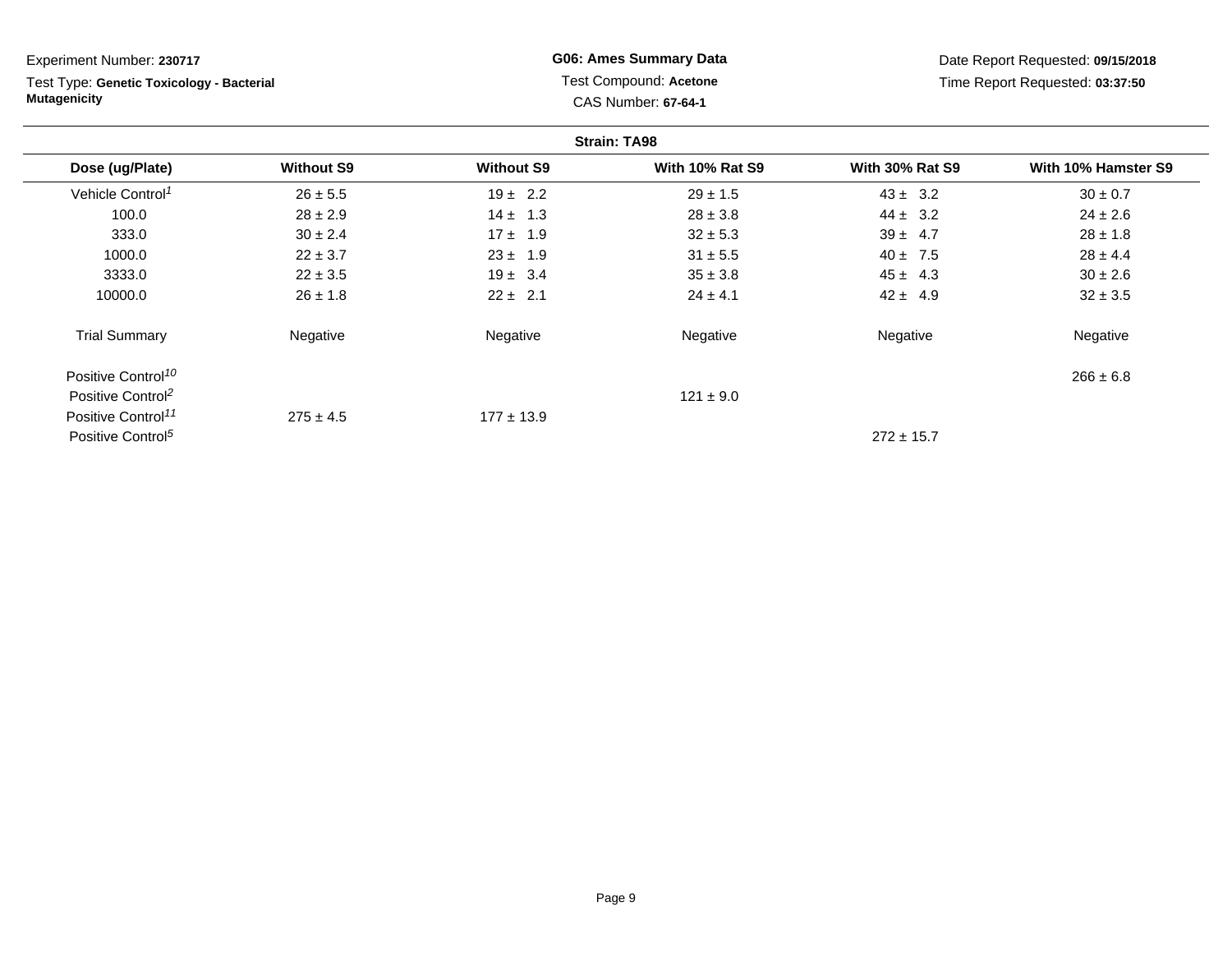Test Type: **Genetic Toxicology - Bacterial Mutagenicity**

**G06: Ames Summary Data** Test Compound: **Acetone**CAS Number: **67-64-1**

**Strain: TA98**

| Dose (ug/Plate)                | With 30% Hamster S9 |
|--------------------------------|---------------------|
| Vehicle Control <sup>1</sup>   | $39 \pm 2.1$        |
| 100.0                          | $44 \pm 3.5$        |
| 333.0                          | $39 \pm 4.7$        |
| 1000.0                         | $41 \pm 3.5$        |
| 3333.0                         | $56 \pm 8.5$        |
| 10000.0                        | $48 \pm 4.3$        |
| <b>Trial Summary</b>           | Negative            |
| Positive Control <sup>10</sup> |                     |
| Positive Control <sup>2</sup>  | $164 \pm 4.3$       |
| Positive Control <sup>11</sup> |                     |
| Positive Control <sup>5</sup>  |                     |